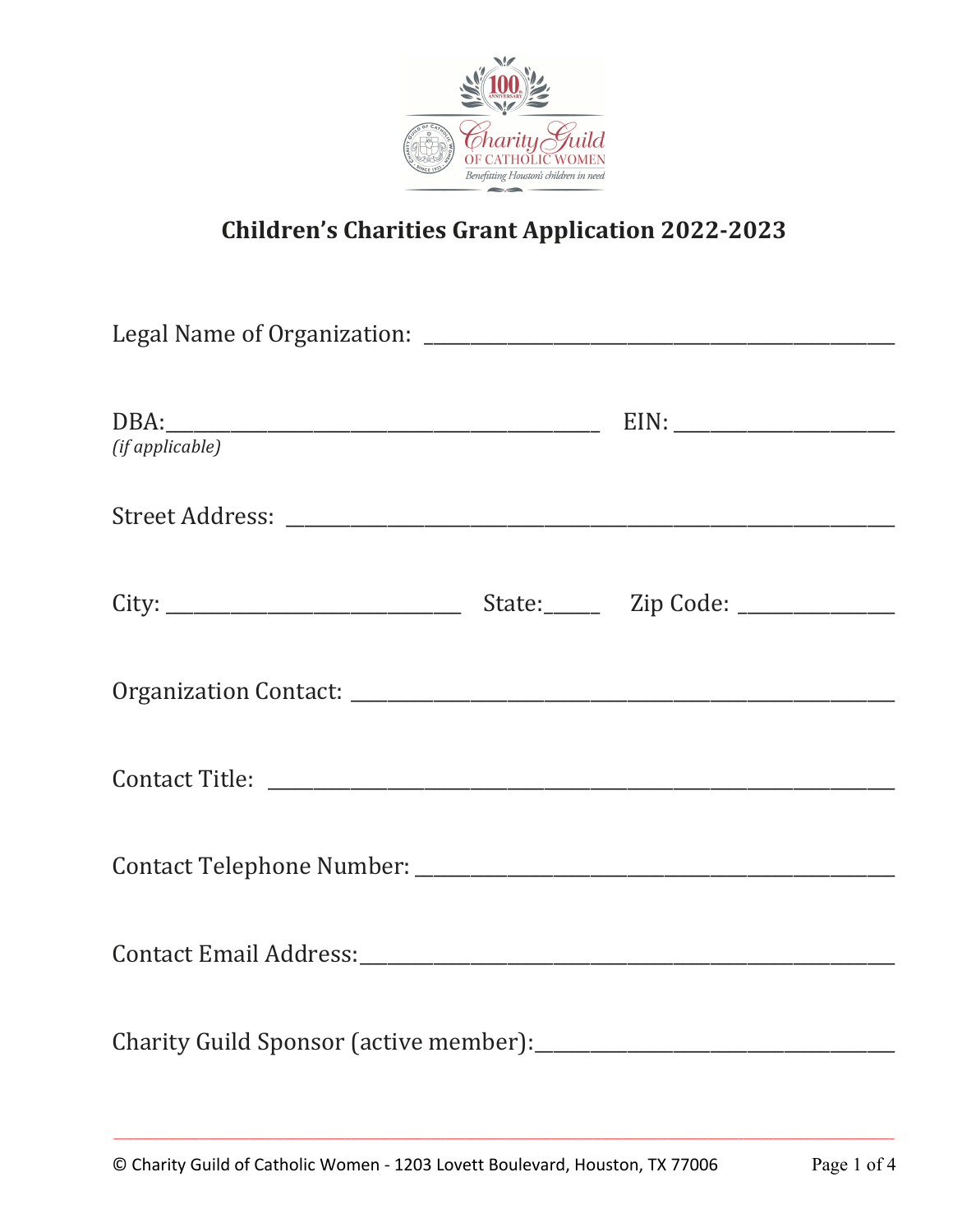

## **Children's Charities Grant Application 2022-2023**

Please provide all information requested and attach required documents.

| (if applicable)                                                                  |  |
|----------------------------------------------------------------------------------|--|
|                                                                                  |  |
|                                                                                  |  |
|                                                                                  |  |
|                                                                                  |  |
| CEO/ED Phone: ________________ CEO/ED Email: ___________________________________ |  |
| (if not CEO/Executive Director)                                                  |  |
|                                                                                  |  |
| Contact Phone: ___________________ Contact Email: ______________________________ |  |
| Grant Amount Requested: \$_______________ Organization's Fiscal Year_______      |  |
| <b>Purpose of Grant:</b>                                                         |  |

\_\_\_\_\_\_\_\_\_\_\_\_\_\_\_\_\_\_\_\_\_\_\_\_\_\_\_\_\_\_\_\_\_\_\_\_\_\_\_\_\_\_\_\_\_\_\_\_\_\_\_\_\_\_\_\_\_\_\_\_\_\_\_\_\_\_\_\_\_\_\_\_\_\_\_\_\_\_\_\_\_\_\_\_\_\_\_\_\_\_\_\_\_\_\_\_\_\_\_\_\_\_\_\_\_\_\_\_\_\_\_\_\_\_\_\_\_\_\_\_\_\_\_\_\_\_\_\_\_\_\_\_\_\_\_\_\_\_\_\_\_\_\_\_\_\_\_\_\_\_\_\_\_\_\_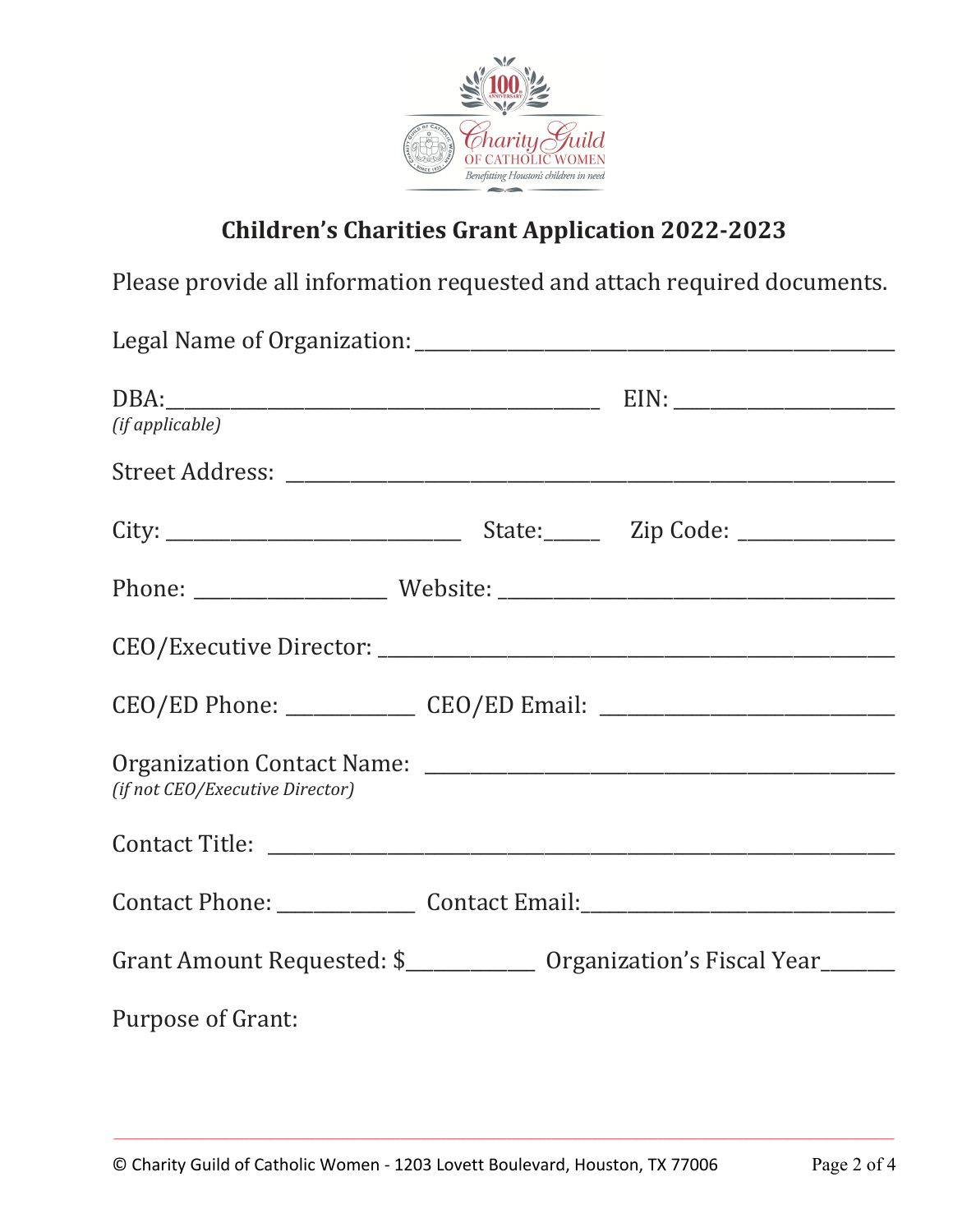

## **Children's Charities Grant Application 2022-2023**

Mission Grant Alignment:

*Briefly state the organizations' mission and describe how the grant request complies with that mission in a way that will be meaningful to others who are learning about it for the first time.* (Limited to the space provided.)

| <b>Additional Information:</b><br>Total number of children served by the organization:              |  |  |  |
|-----------------------------------------------------------------------------------------------------|--|--|--|
| Number of children who will benefit from this grant:                                                |  |  |  |
|                                                                                                     |  |  |  |
| Is the organization a United Way agency? $\bigcap$ Yes $\bigcap$ No                                 |  |  |  |
| Does organization have IRS designation as $501\textdegree(3)$ charity? $\bigcirc$ Yes $\bigcirc$ No |  |  |  |
| What percent of the board members donate to the organization?                                       |  |  |  |
| How many volunteers does your organization have?________________________________                    |  |  |  |
| Briefly describe how volunteers are used (Limited to the space provided.)                           |  |  |  |

\_\_\_\_\_\_\_\_\_\_\_\_\_\_\_\_\_\_\_\_\_\_\_\_\_\_\_\_\_\_\_\_\_\_\_\_\_\_\_\_\_\_\_\_\_\_\_\_\_\_\_\_\_\_\_\_\_\_\_\_\_\_\_\_\_\_\_\_\_\_\_\_\_\_\_\_\_\_\_\_\_\_\_\_\_\_\_\_\_\_\_\_\_\_\_\_\_\_\_\_\_\_\_\_\_\_\_\_\_\_\_\_\_\_\_\_\_\_\_\_\_\_\_\_\_\_\_\_\_\_\_\_\_\_\_\_\_\_\_\_\_\_\_\_\_\_\_\_\_\_\_\_\_\_\_